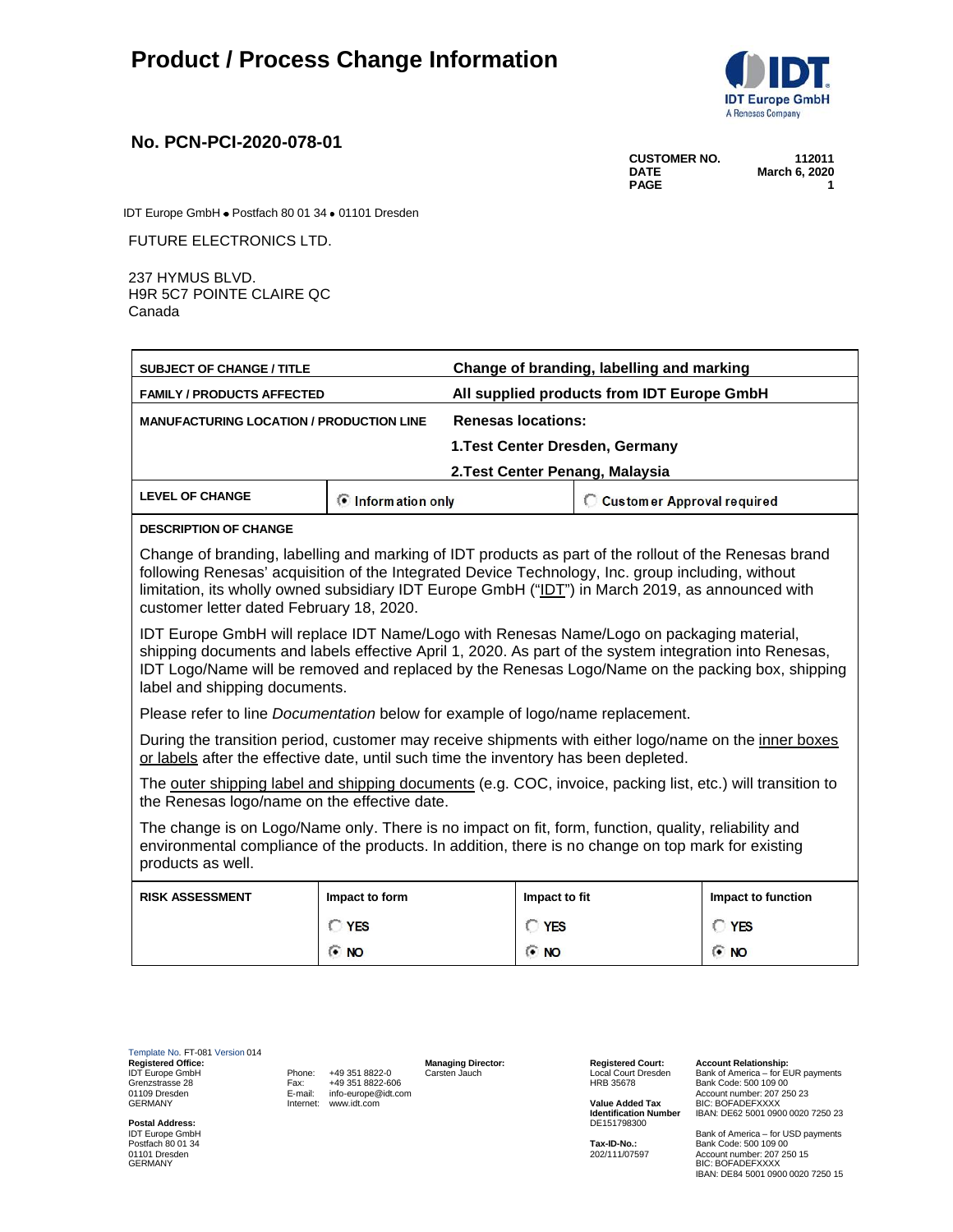

**DATE March 6, 2020**

**CUSTOMER NO. 112011**

**No. PCN-PCI-2020-078-01**

|                                                              |                                                                                                                                                    |                                                                                                                                                                                                                                                                                                             |                                                         | <b>PAGE</b>                                                                                                                                                                                                                                                                                                                                                                                                               | $\mathbf{2}$                                           |
|--------------------------------------------------------------|----------------------------------------------------------------------------------------------------------------------------------------------------|-------------------------------------------------------------------------------------------------------------------------------------------------------------------------------------------------------------------------------------------------------------------------------------------------------------|---------------------------------------------------------|---------------------------------------------------------------------------------------------------------------------------------------------------------------------------------------------------------------------------------------------------------------------------------------------------------------------------------------------------------------------------------------------------------------------------|--------------------------------------------------------|
|                                                              | DOCUMENTATION (QUALIFICATION TEST DATA)<br><b>Example of Logo Replacement</b>                                                                      |                                                                                                                                                                                                                                                                                                             |                                                         |                                                                                                                                                                                                                                                                                                                                                                                                                           |                                                        |
| <b>Barcode Labels</b>                                        |                                                                                                                                                    |                                                                                                                                                                                                                                                                                                             |                                                         |                                                                                                                                                                                                                                                                                                                                                                                                                           |                                                        |
| Name/Logo<br>Replacement                                     | From (Existing - IDT Name/Logo)                                                                                                                    |                                                                                                                                                                                                                                                                                                             |                                                         | To (New - Renesas Name/Logo)                                                                                                                                                                                                                                                                                                                                                                                              |                                                        |
| Packing Box                                                  |                                                                                                                                                    |                                                                                                                                                                                                                                                                                                             |                                                         | RENESAS                                                                                                                                                                                                                                                                                                                                                                                                                   |                                                        |
| Shipping label<br>- Inner label<br>(IDT PENANG)              | II IIII<br><b>ACK OTY: 2000</b><br>Qtv/REEL = 2000<br>Lot#<br>GR13170<br>Die Rev = $Z$                                                             | <b>INTEGRATED DEVICE TECHNOLOGY</b><br><b>RoHS</b><br>Compliant/Green<br>e.<br>Pb-Free Category = e3 Sn<br>Maximum safe temperature=260 °C.<br><b>Country Code</b><br>Otv<br>$MSL = 3$<br>Seal Date = 2019/10/07<br>Order No : 0001375937-000010-0002                                                       | III <b>IIII</b> III<br>Lot#<br>GR13170<br>Die Rev = $Z$ | <b>RENESAS</b><br><u>HIMINI III III III II</u><br>ACK OTY: 2000<br>Pb-Free Category = e3 Sn<br>$Oty/REEL = 2000$<br>Maximum safe temperature=260 °C<br><b>DC</b><br>Qty Country Code<br>1935<br>2000<br>$MSL = 3$<br>Sales Order No : 0001375937-000010-0002                                                                                                                                                              | RoHS<br>Compliant/Green<br>e<br>Seal Date = 2019/10/07 |
| Shipping label<br>- Inner label<br>(IDT Dresden)             | (DIDT<br>(1P)Suppl. Part No. 3000005305<br>Temp. 260 °C<br>MSI <sub>3</sub><br>(P)Cust, Part No.<br>(11)Lot No. D   188300<br>(1T)Lot No. D118840A | HD: 11000059447<br>Suppl. Part Name SAP51D-B-G1-T<br><b>RoHS</b><br>(e3)<br>æ<br><b>Gust, Part Name</b><br>(9D)DateCode 1898 (Q)Cluantity 46<br>(9D)Date Code 1810 (Q)Quantity 414<br><u> III di kacamatan ing Kabupatèn Kabupatèn III di Kabupatèn Kabupatèn III di kacamatan III di kacamatan III di </u> | MSL <sub>3</sub><br>(P)Cust, Part No.                   | HU: 11000059447<br>RENESAS<br>(1P)S.ippl. Part No. 3000005305<br>Suppl. Part Name SAP51D-B-G1-T<br>(e3)<br>Temp. 260 °C<br><b>Cust, Part Namc</b><br>(IDLN No. D1108300)<br>SOIDateCose 1000 <oicuantry 40<br=""><b>The Committee of the Committee of the Committee of the Committee of the Committee of the Committee of the Committee</b><br/>(11) Lot No. D118840A<br/>(90) DateCose 1810 (O) Quantity 414</oicuantry> | <b>RoHS</b><br>2011/85/EU                              |
| <b>EXPECTED LAST ORDER DATE</b><br><b>UNCHANGED MATERIAL</b> |                                                                                                                                                    | <b>EXPECTED LAST SHIPMENT DATE</b><br><b>UNCHANGED MATERIAL</b>                                                                                                                                                                                                                                             |                                                         | <b>EXPECTED FIRST SHIPMENT DATE</b><br><b>CHANGED MATERIAL</b>                                                                                                                                                                                                                                                                                                                                                            |                                                        |
|                                                              | n/a                                                                                                                                                | n/a                                                                                                                                                                                                                                                                                                         |                                                         | n/a                                                                                                                                                                                                                                                                                                                                                                                                                       |                                                        |
| n/a                                                          | DIFFERENTIATOR OF CHANGED DEVICES                                                                                                                  |                                                                                                                                                                                                                                                                                                             |                                                         |                                                                                                                                                                                                                                                                                                                                                                                                                           |                                                        |

Template No. FT-081 Version 014<br> **Registered Office:**<br>
IDT Europe GmbH<br>
Grenzstrasse 28<br>
01109 Dresden<br>
GERMANY **Registered Office: Managing Director: Registered Court: Account Relationship:** IDT Europe GmbH Phone: +49 351 8822-0 Carsten Jauch Local Court Dresden Bank of America – for EUR payments Grenzstrasse 28 Fax: +49 351 8822-606 HRB 35678 Bank Code: 500 109 00 01109 Dresden E-mail: info-europe@idt.com Account number: 207 250 23 GERMANY **Internet: www.idt.com <b>Value Added Tax** BIC: BOFADEFXXXX

**Postal Address:**<br>IDT Europe GmbH<br>Postfach 80 01 34

**Identification Number** IBAN: DE62 5001 0900 0020 7250 23<br>DE151798300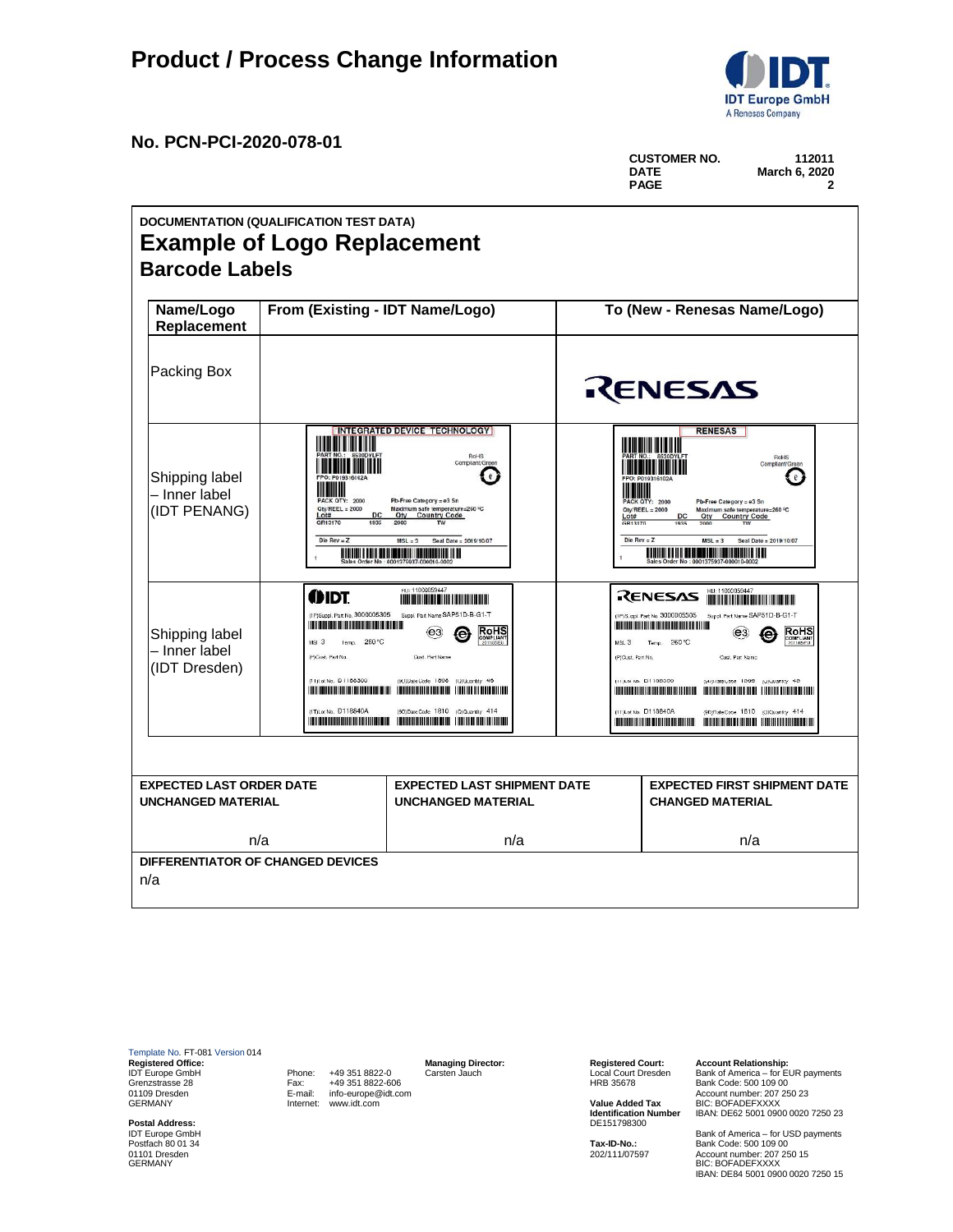## **Product / Process Change Information**



## **No. PCN-PCI-2020-078-01**

|                                                                |                                             |                 |                                            | <b>CUSTOMER NO.</b><br><b>DATE</b><br><b>PAGE</b> | 112011<br>March 6, 2020<br>з |
|----------------------------------------------------------------|---------------------------------------------|-----------------|--------------------------------------------|---------------------------------------------------|------------------------------|
| <b>PART NUMBER CHANGE</b><br><b>Affected Ordering Code</b>     | Customer Material No<br><b>PRODUCT LIST</b> |                 | Ordering Code Change?<br>New Ordering Code |                                                   |                              |
|                                                                |                                             |                 | o<br><b>YES</b>                            |                                                   |                              |
|                                                                |                                             |                 | $\odot$ NO                                 |                                                   |                              |
| <b>ISSUED BY</b>                                               |                                             |                 |                                            |                                                   |                              |
| <b>Babette Barth</b><br>Director Automotive Quality Management |                                             | sign. Barth     |                                            | 06.03.2020                                        |                              |
| Steffi Scharsach<br>Sr. Manager Production Planning            |                                             | sign. Scharsach |                                            | 06.03.2020                                        |                              |
| Name, Department                                               |                                             | Signature       |                                            | Date                                              |                              |

This document is an attachment to/Dieses Dokument ist eine Anlage zu PR-035\_Product and Process Changes (Änderungen von Produkten und Prozessen).

Template No. FT-081 Version 014<br> **Registered Office:**<br>
IDT Europe GmbH<br>
Grenzstrasse 28<br>
01109 Dresden<br>
GERMANY **Registered Office: Managing Director: Registered Court: Account Relationship:** IDT Europe GmbH Phone: +49 351 8822-0 Carsten Jauch Local Court Dresden Bank of America – for EUR payments Grenzstrasse 28 Fax: +49 351 8822-606 HRB 35678 Bank Code: 500 109 00 01109 Dresden E-mail: info-europe@idt.com Account number: 207 250 23 GERMANY **Internet: www.idt.com <b>Value Added Tax** BIC: BOFADEFXXXX

**Postal Address:**<br>IDT Europe GmbH<br>Postfach 80 01 34

**Identification Number** IBAN: DE62 5001 0900 0020 7250 23<br>DE151798300